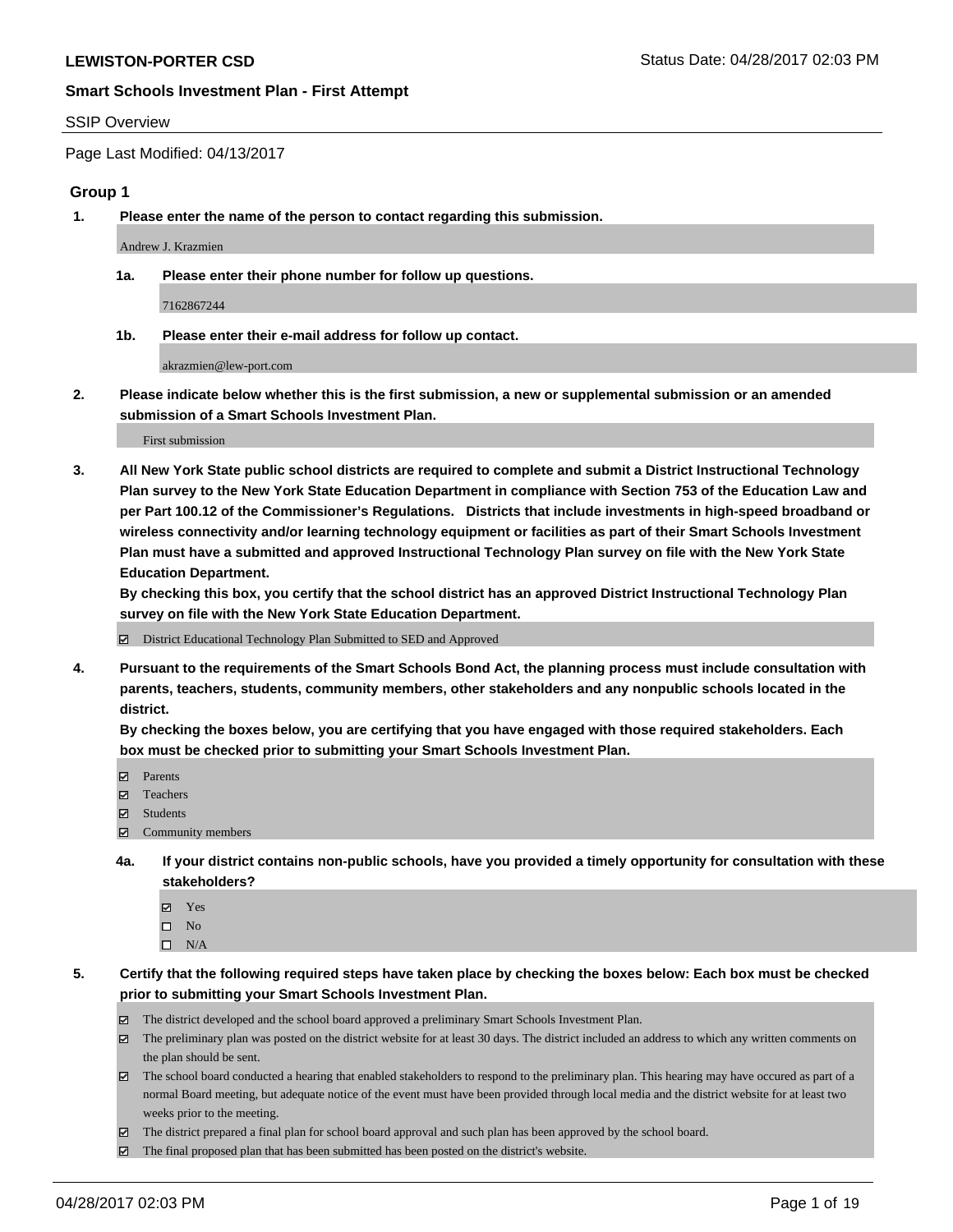### SSIP Overview

Page Last Modified: 04/13/2017

**5a. Please upload the proposed Smart Schools Investment Plan (SSIP) that was posted on the district's website, along with any supporting materials. Note that this should be different than your recently submitted Educational Technology Survey. The Final SSIP, as approved by the School Board, should also be posted on the website and remain there during the course of the projects contained therein.**

SmartSchoolsWebsiteLetter (1).pdf SMART SCHOOLS PUBLIC FORUM (1).pdf

**5b. Enter the webpage address where the final Smart Schools Investment Plan is posted. The Plan should remain posted for the life of the included projects.**

http://www.lew-port.com/domain/632

**6. Please enter an estimate of the total number of students and staff that will benefit from this Smart Schools Investment Plan based on the cumulative projects submitted to date.**

2,400

**7. An LEA/School District may partner with one or more other LEA/School Districts to form a consortium to pool Smart Schools Bond Act funds for a project that meets all other Smart School Bond Act requirements. Each school district participating in the consortium will need to file an approved Smart Schools Investment Plan for the project and submit a signed Memorandum of Understanding that sets forth the details of the consortium including the roles of each respective district.**

 $\Box$  The district plans to participate in a consortium to partner with other school district(s) to implement a Smart Schools project.

**8. Please enter the name and 6-digit SED Code for each LEA/School District participating in the Consortium.**

| <b>Partner LEA/District</b> | <b>ISED BEDS Code</b> |
|-----------------------------|-----------------------|
| (No Response)               | (No Response)         |

**9. Please upload a signed Memorandum of Understanding with all of the participating Consortium partners.**

(No Response)

**10. Your district's Smart Schools Bond Act Allocation is:**

\$1,354,745

**11. Enter the budget sub-allocations by category that you are submitting for approval at this time. If you are not budgeting SSBA funds for a category, please enter 0 (zero.) If the value entered is \$0, you will not be required to complete that survey question.**

|                                       | Sub-           |
|---------------------------------------|----------------|
|                                       | Allocations    |
| <b>School Connectivity</b>            | 90,272         |
| Connectivity Projects for Communities | $\overline{0}$ |
| <b>Classroom Technology</b>           | $\Omega$       |
| Pre-Kindergarten Classrooms           | $\overline{0}$ |
| Replace Transportable Classrooms      | $\Omega$       |
| High-Tech Security Features           | 538,555        |
| Totals:                               | 628,827        |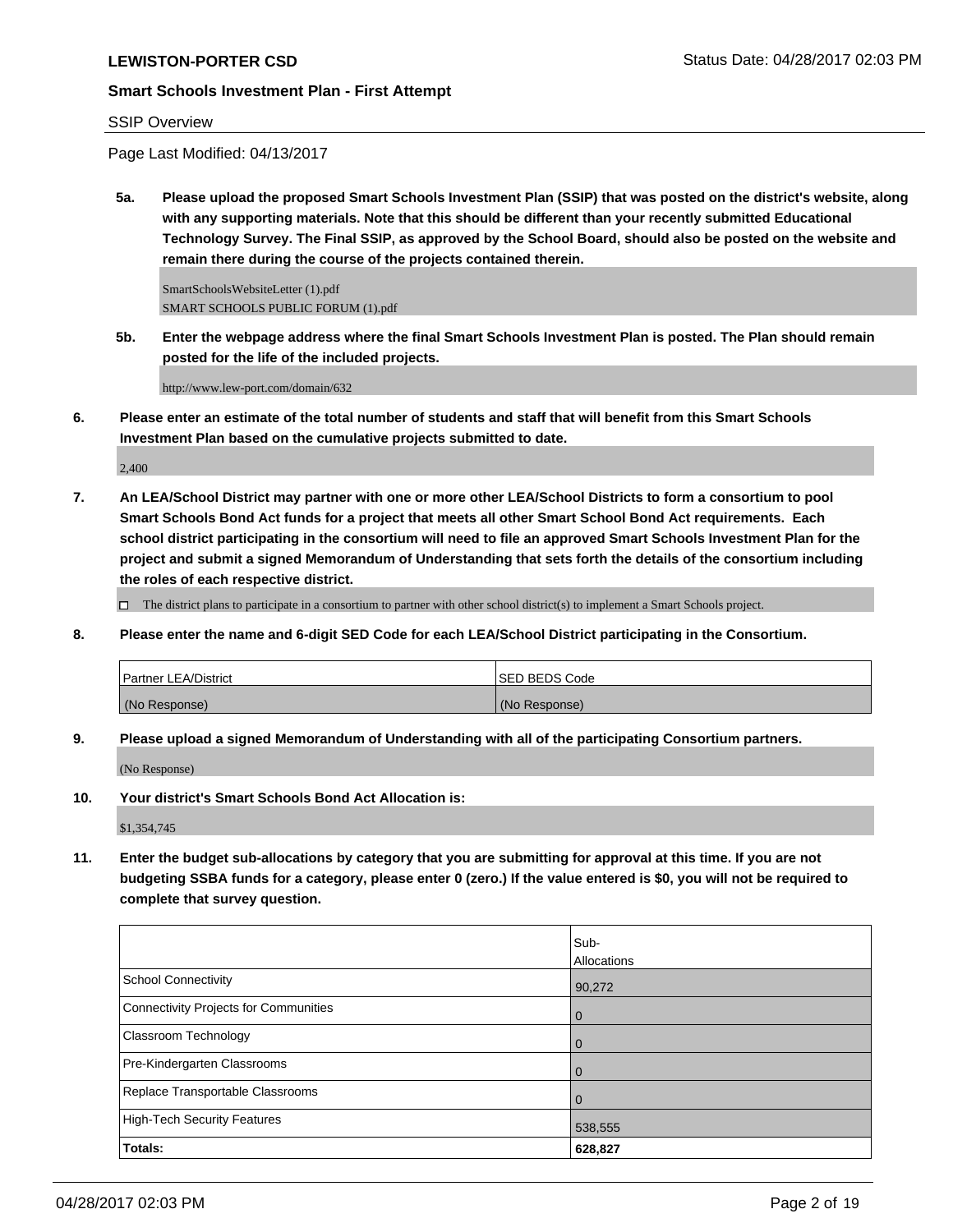#### School Connectivity

Page Last Modified: 04/12/2017

## **Group 1**

- **1. In order for students and faculty to receive the maximum benefit from the technology made available under the Smart Schools Bond Act, their school buildings must possess sufficient connectivity infrastructure to ensure that devices can be used during the school day. Smart Schools Investment Plans must demonstrate that:**
	- **sufficient infrastructure that meets the Federal Communications Commission's 100 Mbps per 1,000 students standard currently exists in the buildings where new devices will be deployed, or**
	- **is a planned use of a portion of Smart Schools Bond Act funds, or**
	- **is under development through another funding source.**

**Smart Schools Bond Act funds used for technology infrastructure or classroom technology investments must increase the number of school buildings that meet or exceed the minimum speed standard of 100 Mbps per 1,000 students and staff within 12 months. This standard may be met on either a contracted 24/7 firm service or a "burstable" capability. If the standard is met under the burstable criteria, it must be:**

**1. Specifically codified in a service contract with a provider, and**

**2. Guaranteed to be available to all students and devices as needed, particularly during periods of high demand, such as computer-based testing (CBT) periods.**

## **Please describe how your district already meets or is planning to meet this standard within 12 months of plan submission.**

Our district already meets the standard of 100Mbs per 1,000 student. However, we are looking to expand our internet capabilities and purchase more networking equipment to increase our infrastructure as our district moves towards a 1:1 environment with students and devices.

We currently have 12 computer labs throughout the district and 50% of our high school students have Chromebooks that they are assigned each year. For the 2016-2017 school year 75% of students will be assigned Chromebooks and by 2017-2018 - all high school students will be equipped with a Chromebook for educational use.

At the Middle School all of our 6th grade classrooms are equipped with Chromebook carts for student use. In the 2016-2017 school year all of our 6th and 7th grade classrooms will be equipped with Chromebook carts and by the 2017-2018 school year all students in grades 6-8 will have access to **Chromebooks** 

At our Intermediate School all classrooms are equipped with 5 iPads for student use along with 4 computer workstations. We will begin the process of implementing Chromebooks at the Intermediate with the puchase of 4 Chromebook carts in the 2016-2017 school year. Over the following two years we will purchase an additional 13 carts to provide access to our students to Chromebooks across the entire Intermediate School.

At our Primary School all classrooms are equipped with 4 computer workstations. 8 classrooms are 1:1 iPad classrooms and we will be adding 3 more for the 2016-2017 school year. Over the course of the two school years after we will purchase 7 more iPad classroom carts to make the building a full 1:1 student to device school.

## **1a. If a district believes that it will be impossible to meet this standard within 12 months, it may apply for a waiver of this requirement, as described on the Smart Schools website. The waiver must be filed and approved by SED prior to submitting this survey.**

By checking this box, you are certifying that the school district has an approved waiver of this requirement on file with the New York State Education Department.

#### **2. Connectivity Speed Calculator (Required)**

|                  | I Number of<br>Students | Multiply by<br>100 Kbps | Divide by 1000 Current Speed<br>to Convert to<br>Reauired<br>Speed in Mb | in Mb | Expected<br>Speed to be<br>Attained Within   Required<br>12 Months | <b>Expected Date</b><br><b>When</b><br>Speed Will be<br>Met |
|------------------|-------------------------|-------------------------|--------------------------------------------------------------------------|-------|--------------------------------------------------------------------|-------------------------------------------------------------|
| Calculated Speed | 2,100                   | 210,000                 | 210                                                                      | 1000  | 1000                                                               | Current                                                     |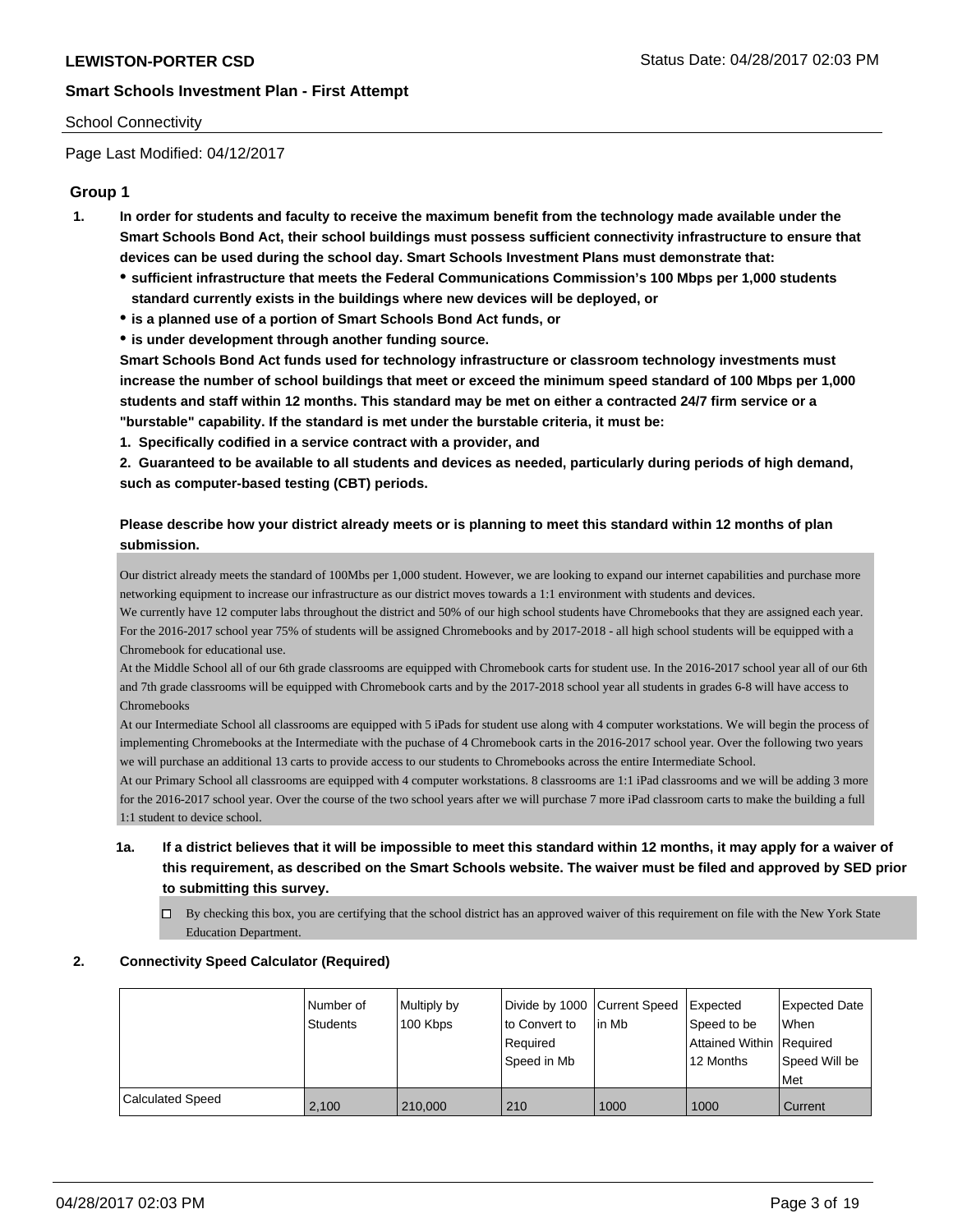#### School Connectivity

Page Last Modified: 04/12/2017

### **3. Describe how you intend to use Smart Schools Bond Act funds for high-speed broadband and/or wireless connectivity projects in school buildings.**

We are asking to purchase equipment to add additional server switches to assist us in upgrading our network to meet the demands of the equipment that will be using our infrastructure.

We will be installing a new high tech security camera system along with adding student device to our network and we need to be make sure that our network can support the cameras and addition of devices.

- We will be looking to purchase the following items with the money we are requesting under this section
- (6) 10 Gigabit Ethernet Transceiver (Single Mode)
- (20) 10 Gigabit (SR) Ethernet Transceiver (MultiMode)
- (32) 10 Gibabit (LRM) Transceiver (MultiMode)
- (19) Ethernet Routing Switch 4800GTS PoE+ switches and power supplies
- (1) 4000-SSC HiStack Stacking Cable
- (15) Smart UPS Backup Switches
- **4. Describe the linkage between the district's District Instructional Technology Plan and the proposed projects. (There should be a link between your response to this question and your response to Question 1 in Part E. Curriculum and Instruction "What are the district's plans to use digital connectivity and technology to improve teaching and learning?)**

The district is working on increasing bandwidth and access points across the district to prepare moving to a full 1:1 environment. We currently have access points in every other classroom throughout the district and looking to have one per room by the end of the 2016-2017 school year. The district will be using a combination of SmartSchools money and e-rate funds to increase bandwidth and increase the number of server switches and access points to maximize the number of students and staff who will be able to use the network. Teachers and students have been given access to more online learning tools such as Google Apps for Education to provide a richer learning experience inside and outside of the classroom. By increasing bandwidth and access points more students and teachers will be able to access the network for research, inquiry and project based learning assignments and have access to work and materials in the digital cloud. We have and will continue to focus professional development opportunities for teachers and staff to utilize Google Classroom and other cloud tools to enrich the student learning experience.

**5. If the district wishes to have students and staff access the Internet from wireless devices within the school building, or in close proximity to it, it must first ensure that it has a robust Wi-Fi network in place that has sufficient bandwidth to meet user demand.**

#### **Please describe how you have quantified this demand and how you plan to meet this demand.**

Using the calculator above - we meet the threshold of 100Mbs per student and are looking to get access of 1GB per student with the system upgrade. By adding more switches and and placing more access points across the district the network will be able to handle the addition of more devices. Each of the access points that the district has purchased (purchased with e-rate funds) are dual band access points which allow for greater volume of devices on each access point and we are placing an access point in each classroom across the district. We are also placing access points in gymnasiums, cafeterias, main offices and hallways throughout the district.

**6. As indicated on Page 5 of the guidance, the Office of Facilities Planning will have to conduct a preliminary review of all capital projects, including connectivity projects. Please indicate on a separate row each project number given to you by the Office of Facilities Planning.**

| <b>Project Number</b> |  |
|-----------------------|--|
| 40-03-01-06-7-999-BA1 |  |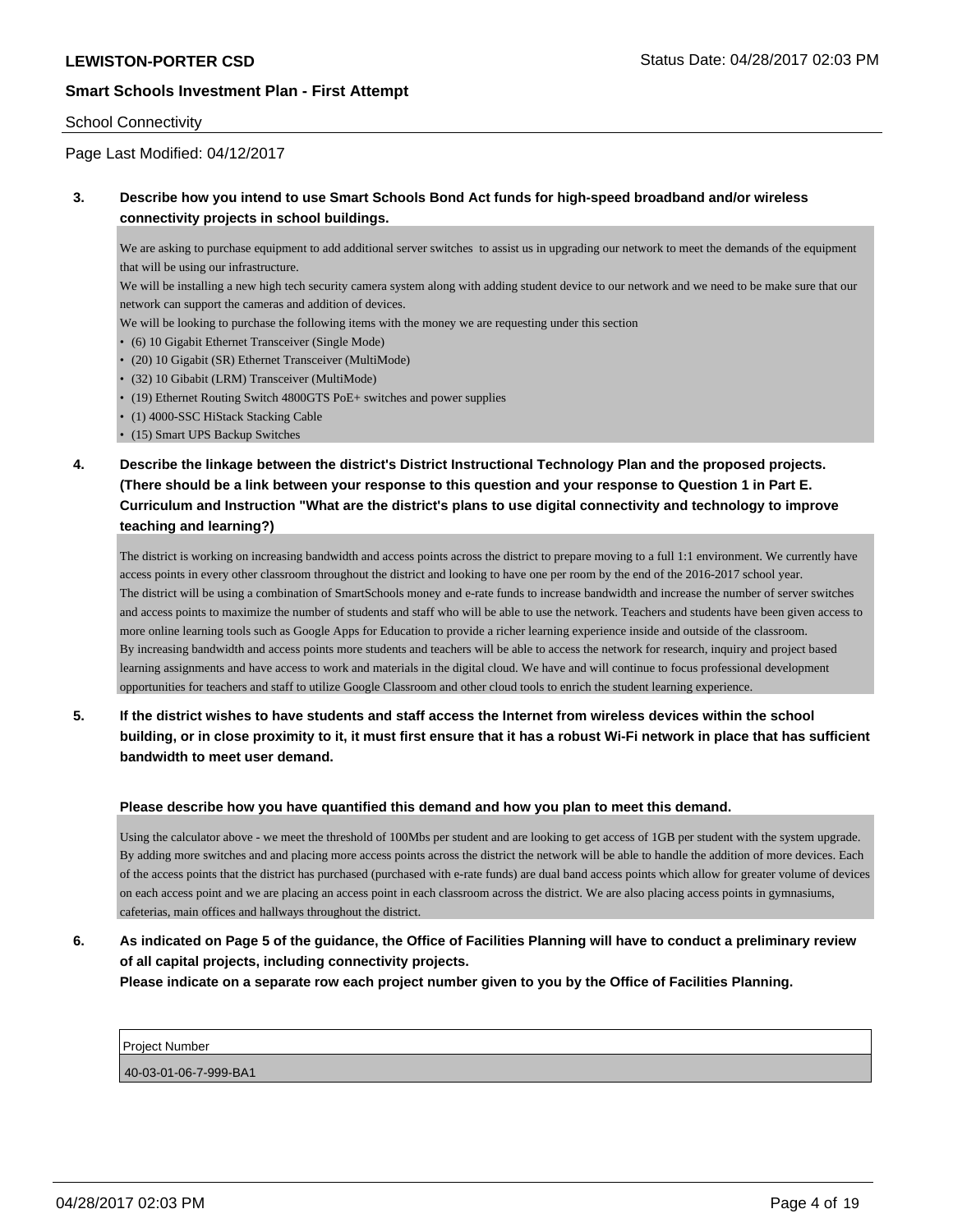#### School Connectivity

Page Last Modified: 04/12/2017

**7. Certain high-tech security and connectivity infrastructure projects may be eligible for an expedited review process as determined by the Office of Facilities Planning.**

**Was your project deemed eligible for streamlined review?**

Yes

**7a. Districts that choose the Streamlined Review Process will be required to certify that they have reviewed all installations with their licensed architect or engineer of record and provide that person's name and license number. The licensed professional must review the products and proposed method of installation prior to implementation and review the work during and after completion in order to affirm that the work was codecompliant, if requested.**

I certify that I have reviewed all installations with a licensed architect or engineer of record.

**8. Include the name and license number of the architect or engineer of record.**

| <b>Name</b>     | License Number |
|-----------------|----------------|
| Joseph Marzello | 95141          |

**9. If you are submitting an allocation for School Connectivity complete this table. Note that the calculated Total at the bottom of the table must equal the Total allocation for this category that you entered in the SSIP Overview overall budget.** 

|                                            | Sub-          |
|--------------------------------------------|---------------|
|                                            | Allocation    |
| Network/Access Costs                       | 63,247        |
| <b>Outside Plant Costs</b>                 | (No Response) |
| School Internal Connections and Components | 27,025        |
| Professional Services                      | (No Response) |
| Testing                                    | (No Response) |
| <b>Other Upfront Costs</b>                 | (No Response) |
| <b>Other Costs</b>                         | (No Response) |
| Totals:                                    | 90,272        |

**10. Please detail the type, quantity, per unit cost and total cost of the eligible items under each sub-category. This is especially important for any expenditures listed under the "Other" category. All expenditures must be eligible for tax-exempt financing to be reimbursed through the SSBA. Sufficient detail must be provided so that we can verify this is the case. If you have any questions, please contact us directly through smartschools@nysed.gov. NOTE: Wireless Access Points should be included in this category, not under Classroom Educational Technology, except those that will be loaned/purchased for nonpublic schools. Add rows under each sub-category for additional items, as needed.**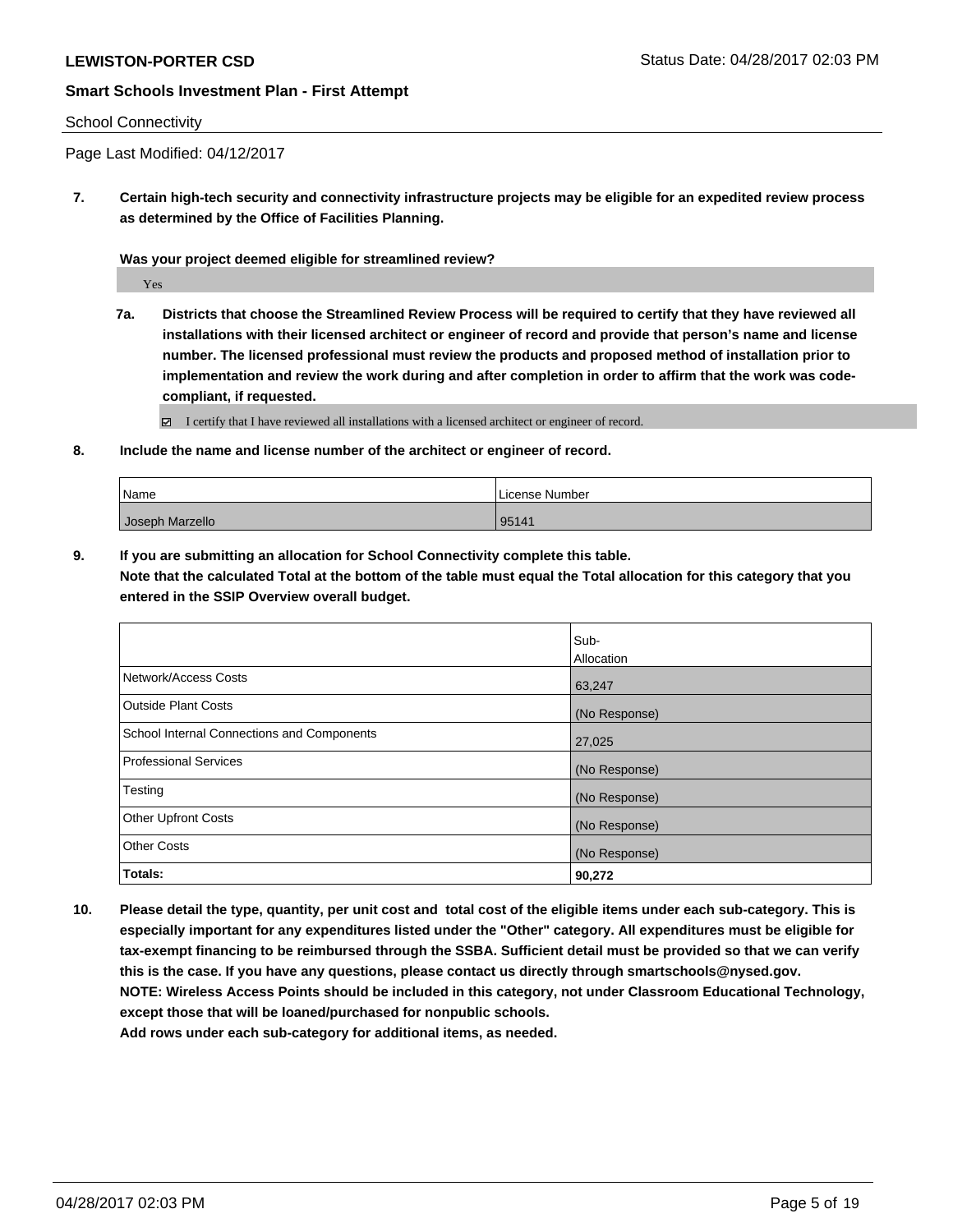# School Connectivity

Page Last Modified: 04/12/2017

| Select the allowable expenditure | Item to be purchased                                   | Quantity | Cost per Item | <b>Total Cost</b> |
|----------------------------------|--------------------------------------------------------|----------|---------------|-------------------|
| type.                            |                                                        |          |               |                   |
| Repeat to add another item under |                                                        |          |               |                   |
| each type.                       |                                                        |          |               |                   |
| Connections/Components           | Single Mode Ethernet Transceiver                       | 6        | 919           | 5,531             |
| <b>Connections/Components</b>    | l Multi Mode Ethernet Transceiver                      | 20       | 366           | 7,320             |
| <b>Connections/Components</b>    | 10 Gigabit (LRM) Transceiver<br>MultiMode              | 32       | 440           | 14,072            |
| Network/Access Costs             | Ethernet Routing Switch 48 Port PoE+                   | 19       | 2,316         | 43,990            |
| Network/Access Costs             | Ethernet Routing Switch 4800GTS<br><b>Power Supply</b> | 19       | 328           | 6,272             |
| <b>Connections/Components</b>    | 4000-SSC HiStack Stacking Cable                        |          | 102           | 102               |
| Network/Access Costs             | <b>Smart UPS Backup Switches</b>                       | 15       | 866           | 12,985            |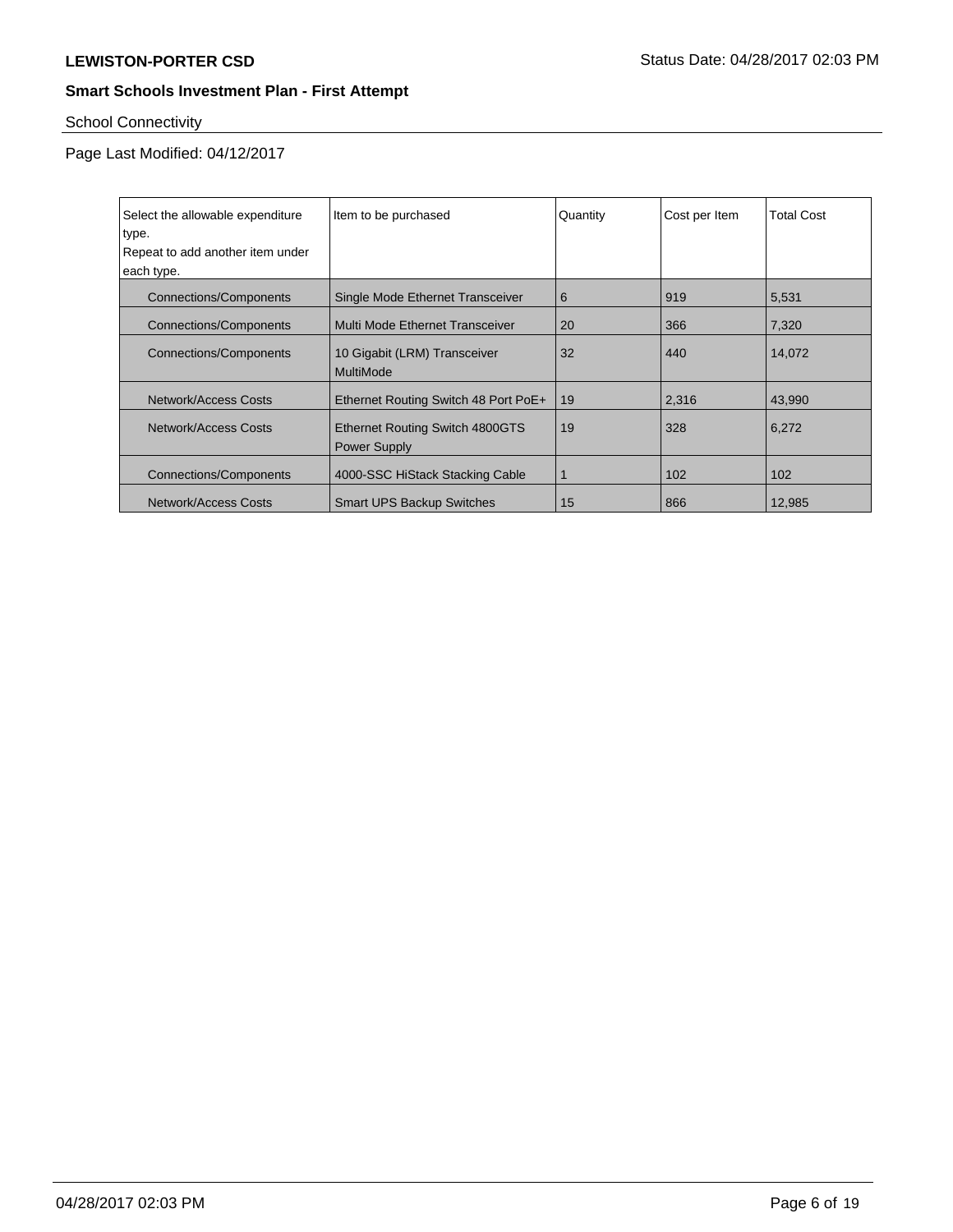Community Connectivity (Broadband and Wireless)

## **Group 1**

**1. Describe how you intend to use Smart Schools Bond Act funds for high-speed broadband and/or wireless connectivity projects in the community.**

(No Response)

**2. Please describe how the proposed project(s) will promote student achievement and increase student and/or staff access to the Internet in a manner that enhances student learning and/or instruction outside of the school day and/or school building.**

(No Response)

**3. Community connectivity projects must comply with all the necessary local building codes and regulations (building and related permits are not required prior to plan submission).**

 $\Box$  I certify that we will comply with all the necessary local building codes and regulations.

**4. Please describe the physical location of the proposed investment.**

(No Response)

**5. Please provide the initial list of partners participating in the Community Connectivity Broadband Project, along with their Federal Tax Identification (Employer Identification) number.**

| <b>Project Partners</b> | Federal ID#   |
|-------------------------|---------------|
| (No Response)           | (No Response) |

**6. If you are submitting an allocation for Community Connectivity, complete this table. Note that the calculated Total at the bottom of the table must equal the Total allocation for this category that you entered in the SSIP Overview overall budget.**

|                                    | Sub-Allocation |
|------------------------------------|----------------|
| Network/Access Costs               | (No Response)  |
| Outside Plant Costs                | (No Response)  |
| <b>Tower Costs</b>                 | (No Response)  |
| <b>Customer Premises Equipment</b> | (No Response)  |
| Professional Services              | (No Response)  |
| Testing                            | (No Response)  |
| <b>Other Upfront Costs</b>         | (No Response)  |
| <b>Other Costs</b>                 | (No Response)  |
| Totals:                            | 0              |

**7. Please detail the type, quantity, per unit cost and total cost of the eligible items under each sub-category. This is especially important for any expenditures listed under the "Other" category. All expenditures must be capital-bond eligible to be reimbursed through the SSBA. If you have any questions, please contact us directly through smartschools@nysed.gov.**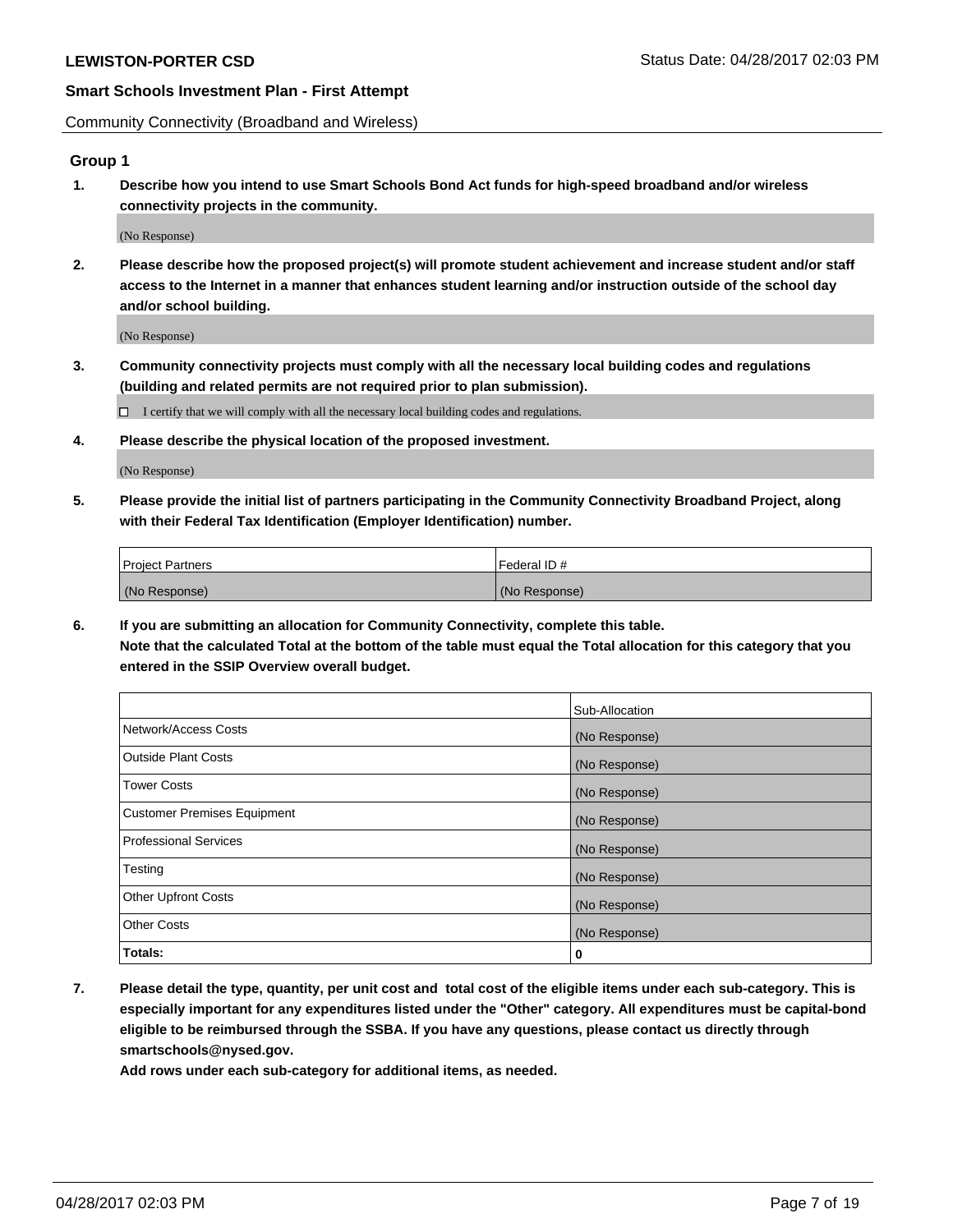Community Connectivity (Broadband and Wireless)

| Select the allowable expenditure<br>type. | Item to be purchased | Quantity      | Cost per Item | Total Cost    |
|-------------------------------------------|----------------------|---------------|---------------|---------------|
| Repeat to add another item under          |                      |               |               |               |
| each type.                                |                      |               |               |               |
| (No Response)                             | (No Response)        | (No Response) | (No Response) | (No Response) |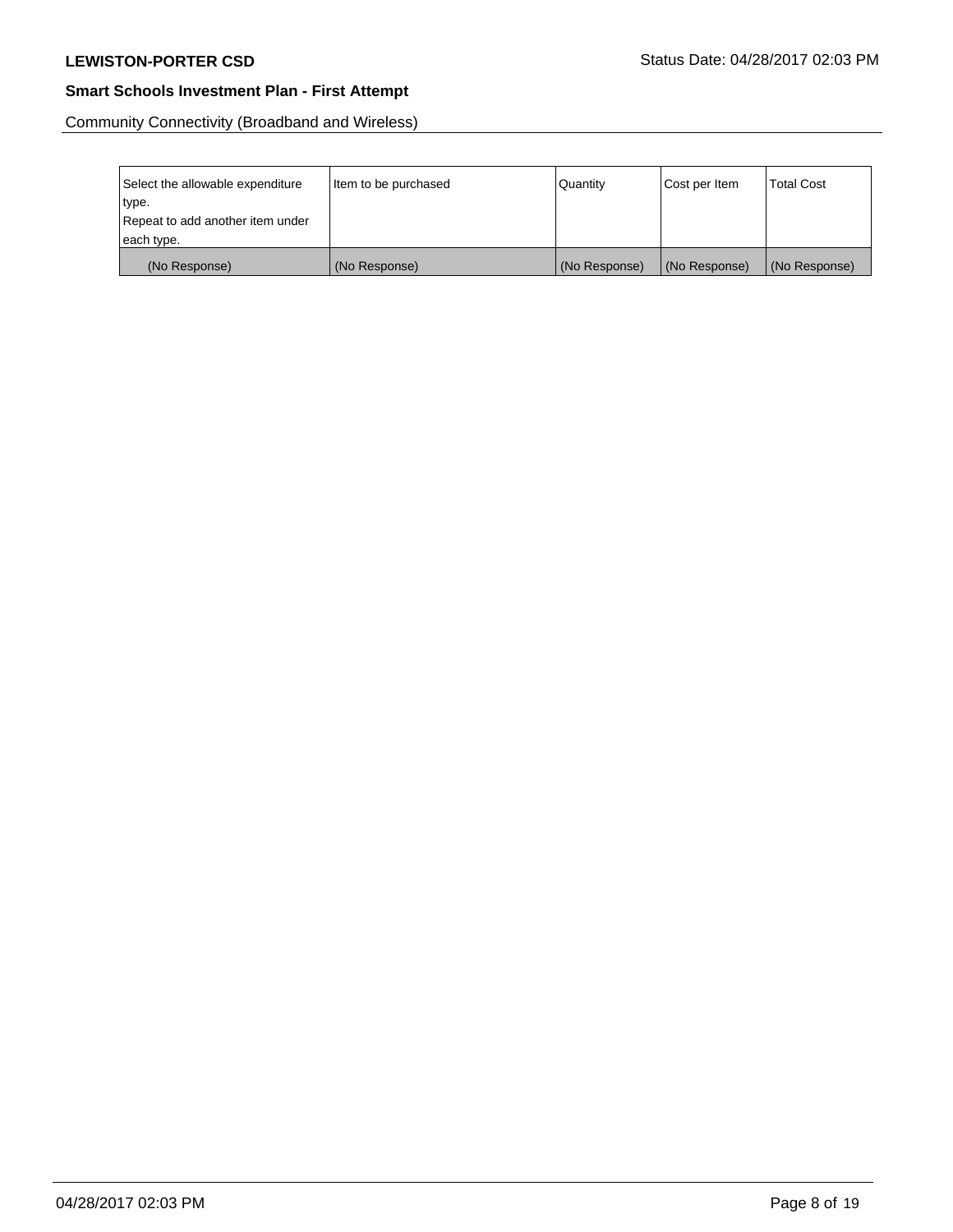#### Classroom Learning Technology

## **Questions**

**1. In order for students and faculty to receive the maximum benefit from the technology made available under the Smart Schools Bond Act, their school buildings must possess sufficient connectivity infrastructure to ensure that devices can be used during the school day. Smart Schools Investment Plans must demonstrate that sufficient infrastructure that meets the Federal Communications Commission's 100 Mbps per 1,000 students standard currently exists in the buildings where new devices will be deployed, or is a planned use of a portion of Smart Schools Bond Act funds, or is under development through another funding source.**

**Smart Schools Bond Act funds used for technology infrastructure or classroom technology investments must increase the number of school buildings that meet or exceed the minimum speed standard of 100 Mbps per 1,000 students and staff within 12 months. This standard may be met on either a contracted 24/7 firm service or a "burstable" capability. If the standard is met under the burstable criteria, it must be:**

**1. Specifically codified in a service contract with a provider, and**

**2. Guaranteed to be available to all students and devices as needed, particularly during periods of high demand, such as computer-based testing (CBT) periods.**

**Please describe how your district already meets or is planning to meet this standard within 12 months of plan submission.**

(No Response)

- **1a. If a district believes that it will be impossible to meet this standard within 12 months, it may apply for a waiver of this requirement, as described on the Smart Schools website. The waiver must be filed and approved by SED prior to submitting this survey.**
	- $\Box$  By checking this box, you are certifying that the school district has an approved waiver of this requirement on file with the New York State Education Department.

#### **2. Connectivity Speed Calculator (Required)**

|                         | Number of<br><b>Students</b> | Multiply by<br>100 Kbps | Divide by 1000 Current Speed<br>to Convert to<br>Required<br>l Speed in Mb | in Mb                        | Expected<br>Speed to be<br>Attained Within   Required<br>12 Months | <b>Expected Date</b><br><b>When</b><br>Speed Will be<br>Met |
|-------------------------|------------------------------|-------------------------|----------------------------------------------------------------------------|------------------------------|--------------------------------------------------------------------|-------------------------------------------------------------|
| <b>Calculated Speed</b> | (No<br>Response)             | (No Response)           | l (No<br>Response)                                                         | KN <sub>O</sub><br>Response) | (No<br>Response)                                                   | (No<br>Response)                                            |

**3. If the district wishes to have students and staff access the Internet from wireless devices within the school building, or in close proximity to it, it must first ensure that it has a robust Wi-Fi network in place that has sufficient bandwidth to meet user demand.**

**Please describe how you have quantified this demand and how you plan to meet this demand.**

(No Response)

**4. All New York State public school districts are required to complete and submit an Instructional Technology Plan survey to the New York State Education Department in compliance with Section 753 of the Education Law and per Part 100.12 of the Commissioner's Regulations.**

**Districts that include educational technology purchases as part of their Smart Schools Investment Plan must have a submitted and approved Instructional Technology Plan survey on file with the New York State Education Department.**

By checking this box, you are certifying that the school district has an approved Instructional Technology Plan survey on file with the New York State Education Department.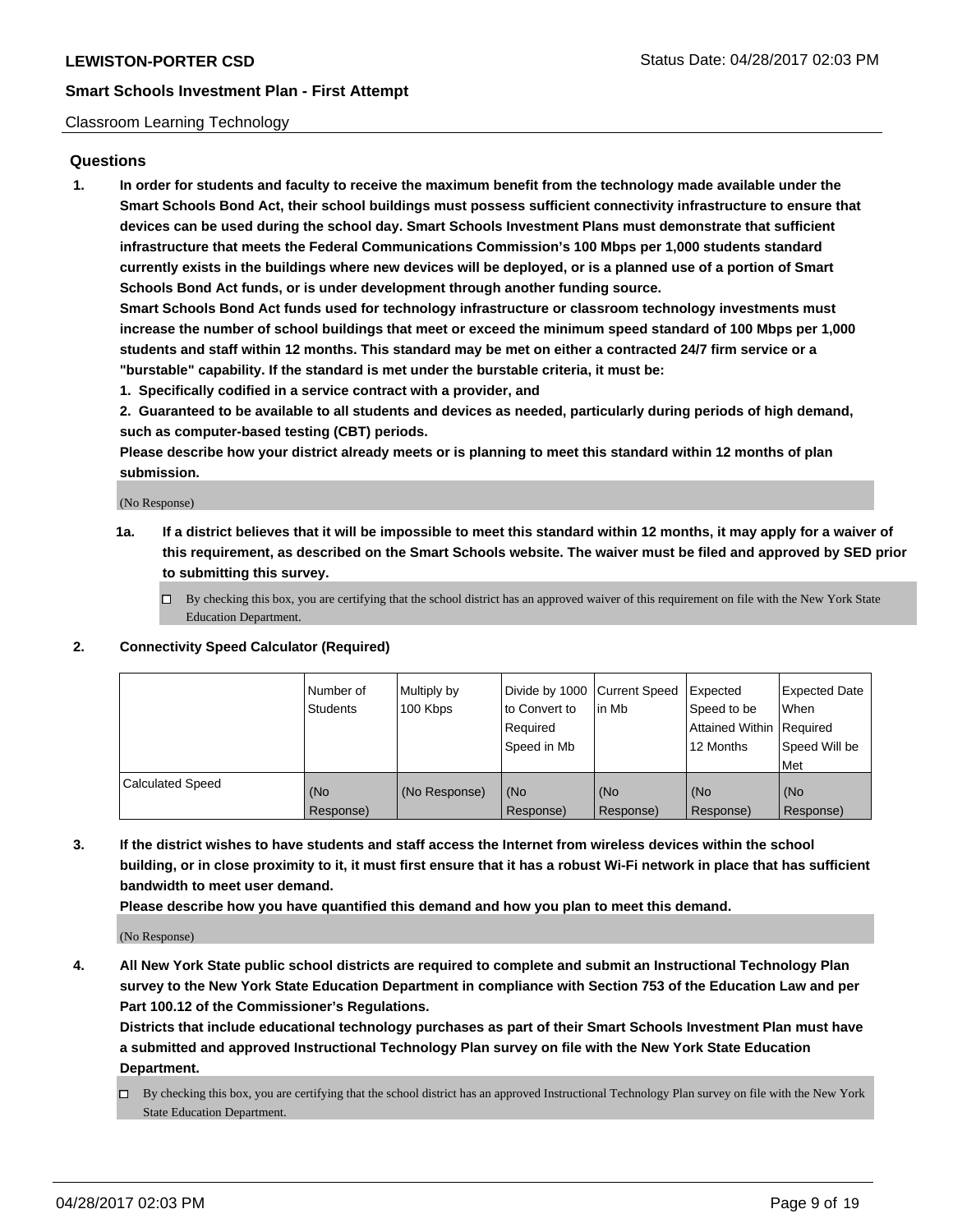#### Classroom Learning Technology

**5. Describe the devices you intend to purchase and their compatibility with existing or planned platforms or systems. Specifically address the adequacy of each facility's electrical, HVAC and other infrastructure necessary to install and support the operation of the planned technology.**

(No Response)

- **6. Describe how the proposed technology purchases will:**
	- **> enhance differentiated instruction;**
	- **> expand student learning inside and outside the classroom;**
	- **> benefit students with disabilities and English language learners; and**
	- **> contribute to the reduction of other learning gaps that have been identified within the district.**

**The expectation is that districts will place a priority on addressing the needs of students who struggle to succeed in a rigorous curriculum. Responses in this section should specifically address this concern and align with the district's Instructional Technology Plan (in particular Question 2 of E. Curriculum and Instruction: "Does the district's instructional technology plan address the needs of students with disabilities to ensure equitable access to instruction, materials and assessments?" and Question 3 of the same section: "Does the district's instructional technology plan address the provision of assistive technology specifically for students with disabilities to ensure access to and participation in the general curriculum?"**

(No Response)

**7. Where appropriate, describe how the proposed technology purchases will enhance ongoing communication with parents and other stakeholders and help the district facilitate technology-based regional partnerships, including distance learning and other efforts.**

(No Response)

**8. Describe the district's plan to provide professional development to ensure that administrators, teachers and staff can employ the technology purchased to enhance instruction successfully.**

**Note: This response should be aligned and expanded upon in accordance with your district's response to Question 1 of F. Professional Development of your Instructional Technology Plan: "Please provide a summary of professional development offered to teachers and staff, for the time period covered by this plan, to support technology to enhance teaching and learning. Please include topics, audience and method of delivery within your summary."**

(No Response)

- **9. Districts must contact the SUNY/CUNY teacher preparation program that supplies the largest number of the district's new teachers to request advice on innovative uses and best practices at the intersection of pedagogy and educational technology.**
	- By checking this box, you certify that you have contacted the SUNY/CUNY teacher preparation program that supplies the largest number of your new teachers to request advice on these issues.
	- **9a. Please enter the name of the SUNY or CUNY Institution that you contacted.**

(No Response)

**9b. Enter the primary Institution phone number.**

(No Response)

**9c. Enter the name of the contact person with whom you consulted and/or will be collaborating with on innovative uses of technology and best practices.**

(No Response)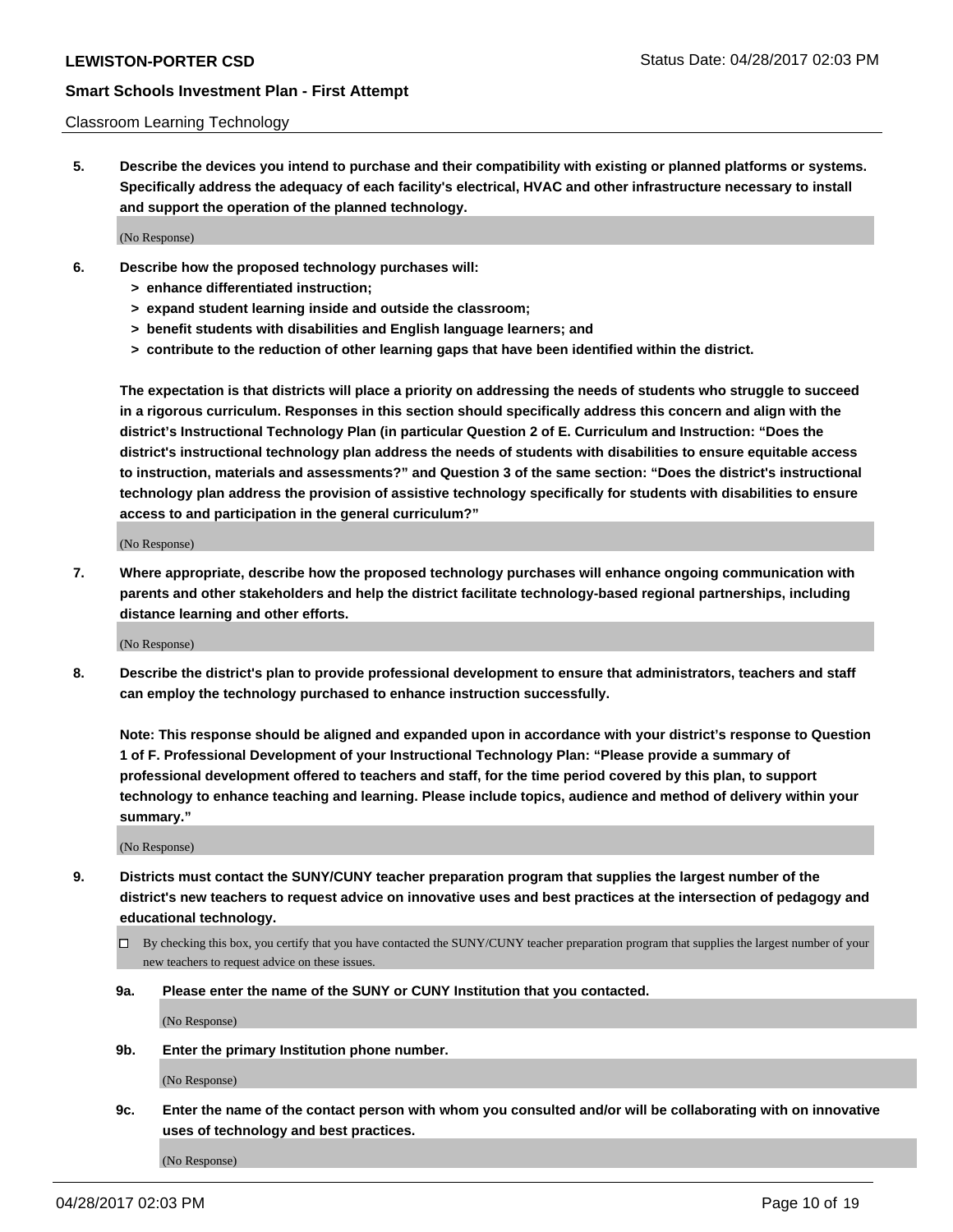#### Classroom Learning Technology

**10. A district whose Smart Schools Investment Plan proposes the purchase of technology devices and other hardware must account for nonpublic schools in the district.**

**Are there nonpublic schools within your school district?**

- □ Yes
- $\square$  No
- **11. Nonpublic Classroom Technology Loan Calculator**

**The Smart Schools Bond Act provides that any Classroom Learning Technology purchases made using Smart Schools funds shall be lent, upon request, to nonpublic schools in the district. However, no school district shall be required to loan technology in amounts greater than the total obtained and spent on technology pursuant to the Smart Schools Bond Act and the value of such loan may not exceed the total of \$250 multiplied by the nonpublic school enrollment in the base year at the time of enactment.**

#### **See:**

**http://www.p12.nysed.gov/mgtserv/smart\_schools/docs/Smart\_Schools\_Bond\_Act\_Guidance\_04.27.15\_Final.pdf.**

|                                     | 1. Classroom<br>Technology<br>Sub-allocation | 2. Public<br>Enrollment<br>(2014-15) | 3. Nonpublic<br>Enrollment<br>(2014-15) | l 4. Sum of<br>Public and<br>l Nonpublic<br>Enrollment                                        | 15. Total Per<br>Pupil Sub-<br>l allocation | l 6. Total<br>Nonpublic Loan<br>l Amount |
|-------------------------------------|----------------------------------------------|--------------------------------------|-----------------------------------------|-----------------------------------------------------------------------------------------------|---------------------------------------------|------------------------------------------|
| Calculated Nonpublic Loan<br>Amount |                                              |                                      |                                         | (No Response)   (No Response)   (No Response)   (No Response)   (No Response)   (No Response) |                                             |                                          |

**12. To ensure the sustainability of technology purchases made with Smart Schools funds, districts must demonstrate a long-term plan to maintain and replace technology purchases supported by Smart Schools Bond Act funds. This sustainability plan shall demonstrate a district's capacity to support recurring costs of use that are ineligible for Smart Schools Bond Act funding such as device maintenance, technical support, Internet and wireless fees, maintenance of hotspots, staff professional development, building maintenance and the replacement of incidental items. Further, such a sustainability plan shall include a long-term plan for the replacement of purchased devices and equipment at the end of their useful life with other funding sources.**

 $\Box$  By checking this box, you certify that the district has a sustainability plan as described above.

**13. Districts must ensure that devices purchased with Smart Schools Bond funds will be distributed, prepared for use, maintained and supported appropriately. Districts must maintain detailed device inventories in accordance with generally accepted accounting principles.**

By checking this box, you certify that the district has a distribution and inventory management plan and system in place.

**14. If you are submitting an allocation for Classroom Learning Technology complete this table. Note that the calculated Total at the bottom of the table must equal the Total allocation for this category that you entered in the SSIP Overview overall budget.**

|                          | Sub-Allocation |
|--------------------------|----------------|
| Interactive Whiteboards  | (No Response)  |
| <b>Computer Servers</b>  | (No Response)  |
| <b>Desktop Computers</b> | (No Response)  |
| Laptop Computers         | (No Response)  |
| <b>Tablet Computers</b>  | (No Response)  |
| <b>Other Costs</b>       | (No Response)  |
| Totals:                  | 0              |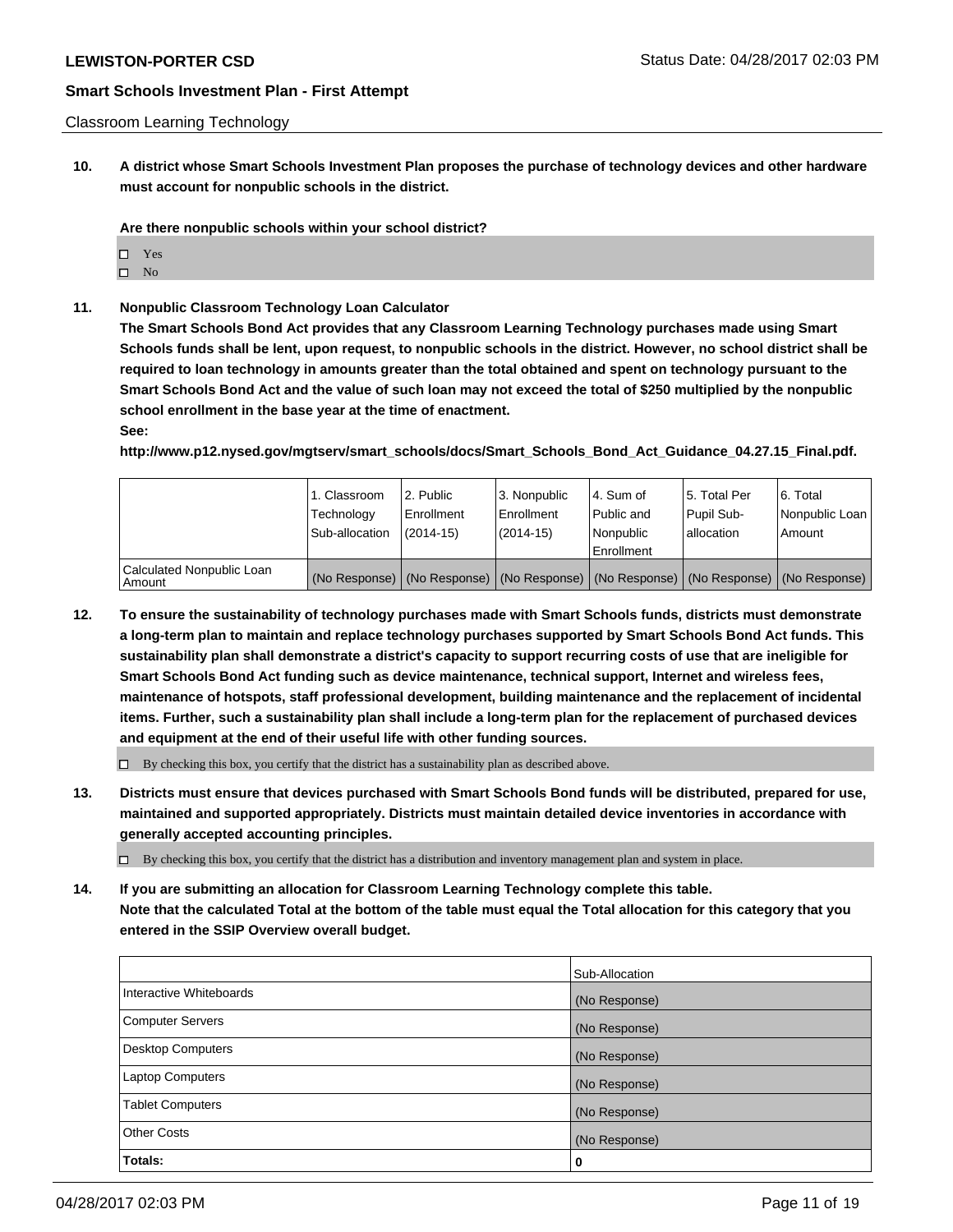#### Classroom Learning Technology

**15. Please detail the type, quantity, per unit cost and total cost of the eligible items under each sub-category. This is especially important for any expenditures listed under the "Other" category. All expenditures must be capital-bond eligible to be reimbursed through the SSBA. If you have any questions, please contact us directly through smartschools@nysed.gov.**

**Please specify in the "Item to be Purchased" field which specific expenditures and items are planned to meet the district's nonpublic loan requirement, if applicable.**

**NOTE: Wireless Access Points that will be loaned/purchased for nonpublic schools should ONLY be included in this category, not under School Connectivity, where public school districts would list them.**

| Select the allowable expenditure | I Item to be Purchased | Quantity      | Cost per Item | <b>Total Cost</b> |
|----------------------------------|------------------------|---------------|---------------|-------------------|
| type.                            |                        |               |               |                   |
| Repeat to add another item under |                        |               |               |                   |
| each type.                       |                        |               |               |                   |
| (No Response)                    | (No Response)          | (No Response) | (No Response) | (No Response)     |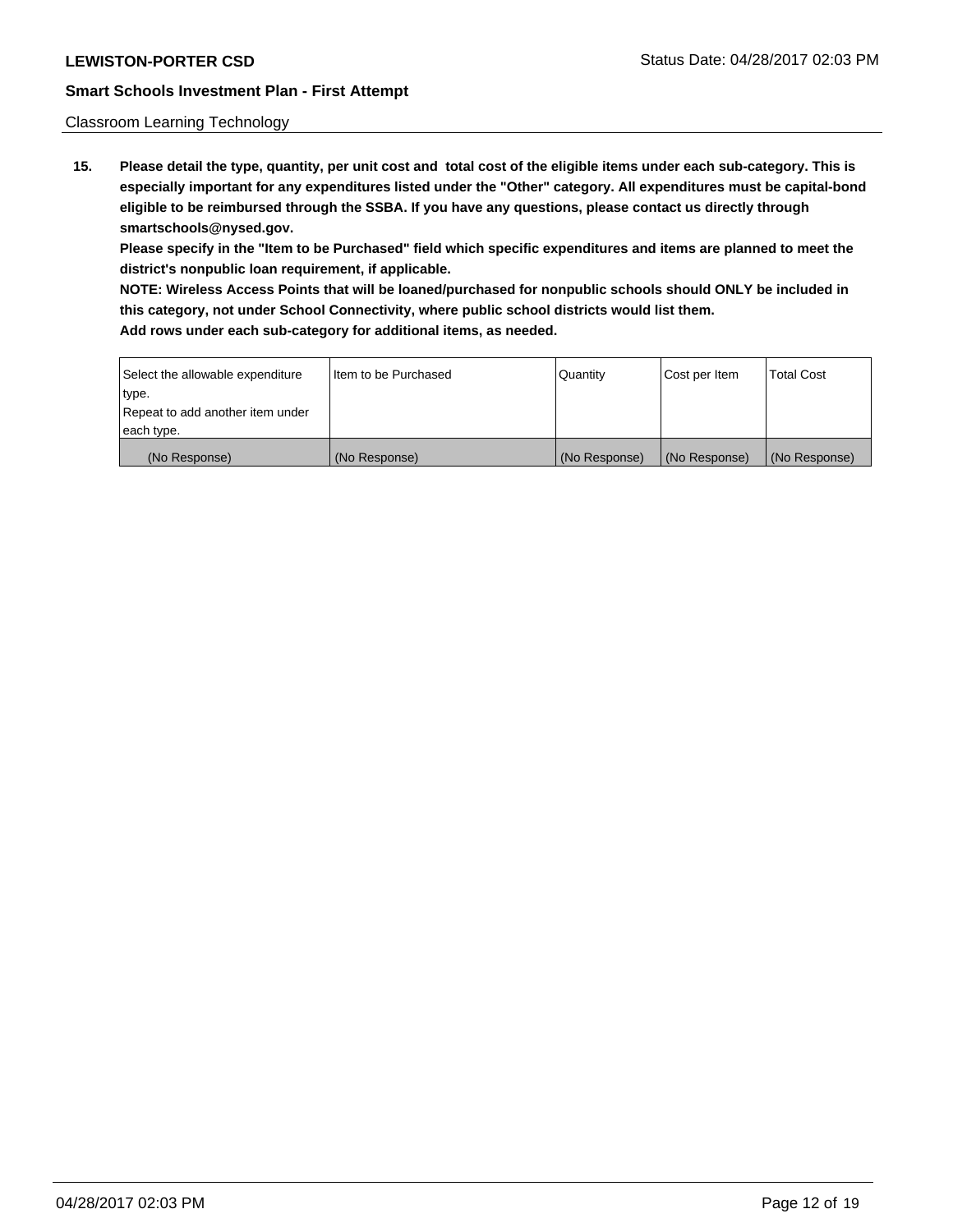#### Pre-Kindergarten Classrooms

## **Group 1**

**1. Provide information regarding how and where the district is currently serving pre-kindergarten students and justify the need for additional space with enrollment projections over 3 years.**

(No Response)

- **2. Describe the district's plan to construct, enhance or modernize education facilities to accommodate prekindergarten programs. Such plans must include:**
	- **Specific descriptions of what the district intends to do to each space;**
	- **An affirmation that pre-kindergarten classrooms will contain a minimum of 900 square feet per classroom;**
	- **The number of classrooms involved;**
	- **The approximate construction costs per classroom; and**

**- Confirmation that the space is district-owned or has a long-term lease that exceeds the probable useful life of the improvements.**

(No Response)

**3. Smart Schools Bond Act funds may only be used for capital construction costs. Describe the type and amount of additional funds that will be required to support ineligible ongoing costs (e.g. instruction, supplies) associated with any additional pre-kindergarten classrooms that the district plans to add.**

(No Response)

**4. All plans and specifications for the erection, repair, enlargement or remodeling of school buildings in any public school district in the State must be reviewed and approved by the Commissioner. Districts that plan capital projects using their Smart Schools Bond Act funds will undergo a Preliminary Review Process by the Office of Facilities Planning.**

**Please indicate on a separate row each project number given to you by the Office of Facilities Planning.**

| Project Number |  |
|----------------|--|
| (No Response)  |  |

**5. If you have made an allocation for Pre-Kindergarten Classrooms, complete this table.**

**Note that the calculated Total at the bottom of the table must equal the Total allocation for this category that you entered in the SSIP Overview overall budget.**

|                                          | Sub-Allocation |
|------------------------------------------|----------------|
| Construct Pre-K Classrooms               | (No Response)  |
| Enhance/Modernize Educational Facilities | (No Response)  |
| Other Costs                              | (No Response)  |
| Totals:                                  | 0              |

**6. Please detail the type, quantity, per unit cost and total cost of the eligible items under each sub-category. This is especially important for any expenditures listed under the "Other" category. All expenditures must be capital-bond eligible to be reimbursed through the SSBA. If you have any questions, please contact us directly through smartschools@nysed.gov.**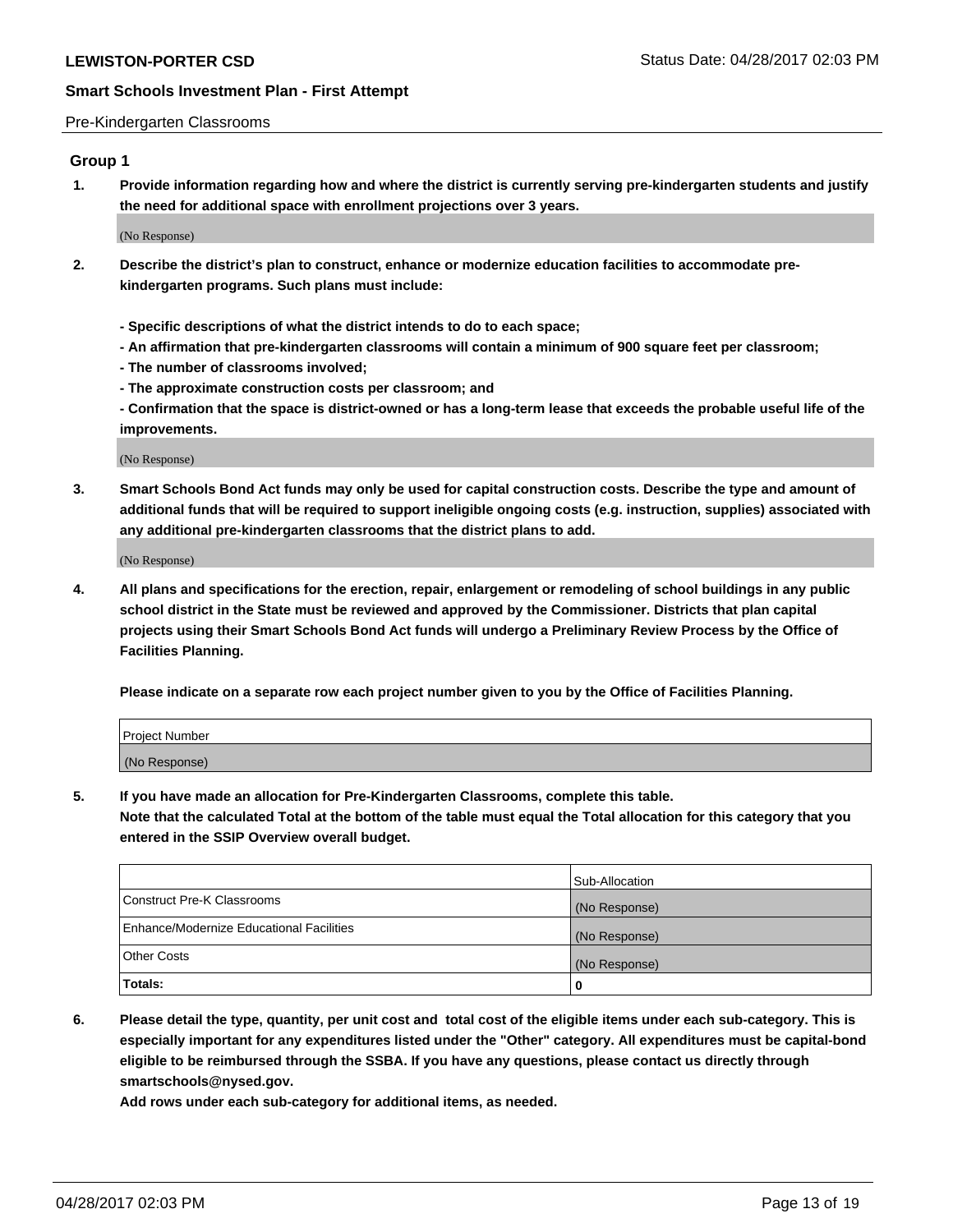Pre-Kindergarten Classrooms

| Select the allowable expenditure<br>type.      | Item to be purchased | Quantity      | Cost per Item | <b>Total Cost</b> |
|------------------------------------------------|----------------------|---------------|---------------|-------------------|
| Repeat to add another item under<br>each type. |                      |               |               |                   |
| (No Response)                                  | (No Response)        | (No Response) | (No Response) | (No Response)     |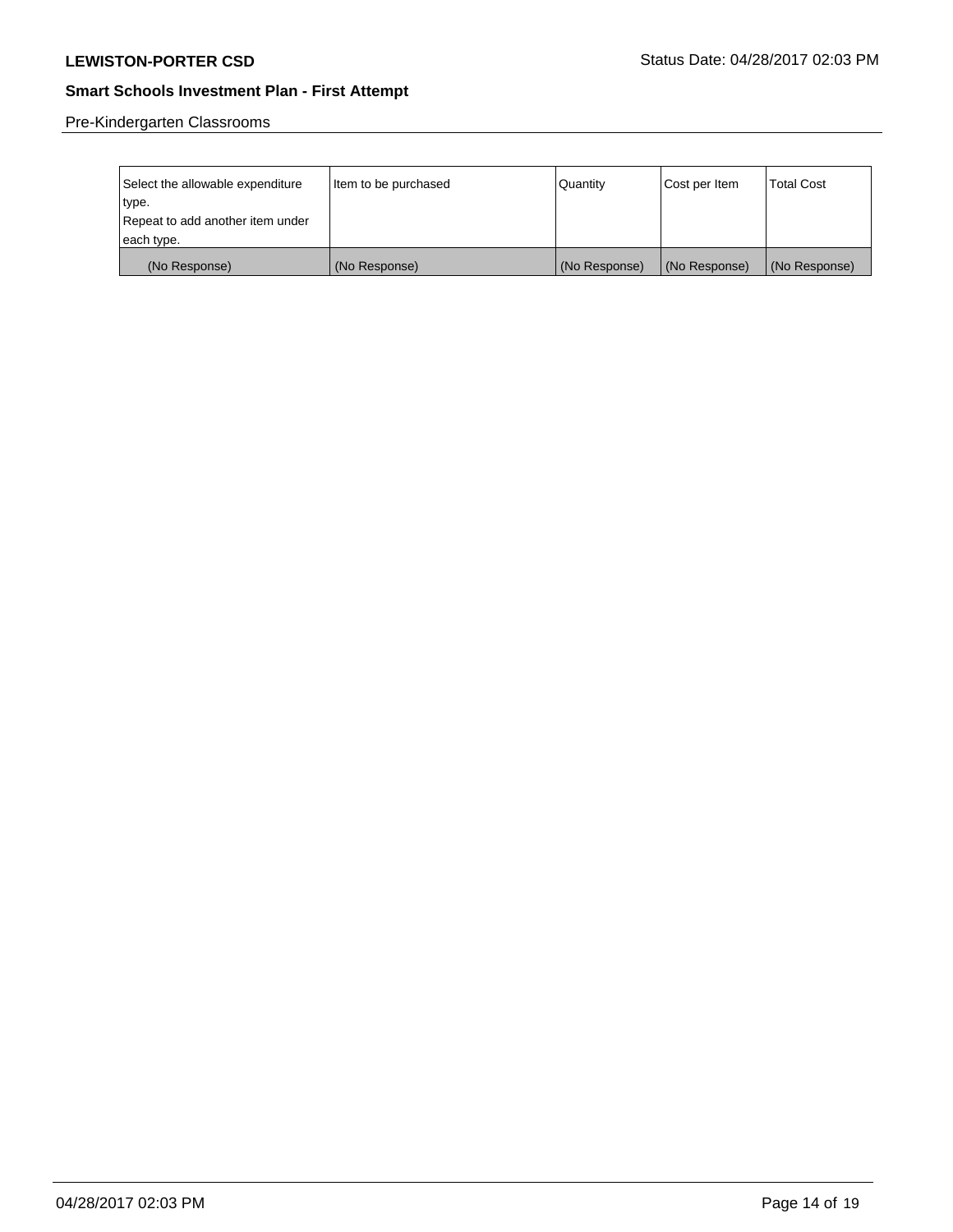Replace Transportable Classrooms

## **Group 1**

**1. Describe the district's plan to construct, enhance or modernize education facilities to provide high-quality instructional space by replacing transportable classrooms.**

(No Response)

**2. All plans and specifications for the erection, repair, enlargement or remodeling of school buildings in any public school district in the State must be reviewed and approved by the Commissioner. Districts that plan capital projects using their Smart Schools Bond Act funds will undergo a Preliminary Review Process by the Office of Facilities Planning.**

**Please indicate on a separate row each project number given to you by the Office of Facilities Planning.**

| Project Number |  |
|----------------|--|
| (No Response)  |  |

**3. For large projects that seek to blend Smart Schools Bond Act dollars with other funds, please note that Smart Schools Bond Act funds can be allocated on a pro rata basis depending on the number of new classrooms built that directly replace transportable classroom units.**

**If a district seeks to blend Smart Schools Bond Act dollars with other funds describe below what other funds are being used and what portion of the money will be Smart Schools Bond Act funds.**

(No Response)

**4. If you have made an allocation for Replace Transportable Classrooms, complete this table. Note that the calculated Total at the bottom of the table must equal the Total allocation for this category that you entered in the SSIP Overview overall budget.**

|                                                | Sub-Allocation |
|------------------------------------------------|----------------|
| Construct New Instructional Space              | (No Response)  |
| Enhance/Modernize Existing Instructional Space | (No Response)  |
| Other Costs                                    | (No Response)  |
| Totals:                                        | 0              |

**5. Please detail the type, quantity, per unit cost and total cost of the eligible items under each sub-category. This is especially important for any expenditures listed under the "Other" category. All expenditures must be capital-bond eligible to be reimbursed through the SSBA. If you have any questions, please contact us directly through smartschools@nysed.gov.**

| Select the allowable expenditure | Item to be purchased | <b>Quantity</b> | Cost per Item | <b>Total Cost</b> |
|----------------------------------|----------------------|-----------------|---------------|-------------------|
| type.                            |                      |                 |               |                   |
| Repeat to add another item under |                      |                 |               |                   |
| each type.                       |                      |                 |               |                   |
| (No Response)                    | (No Response)        | (No Response)   | (No Response) | (No Response)     |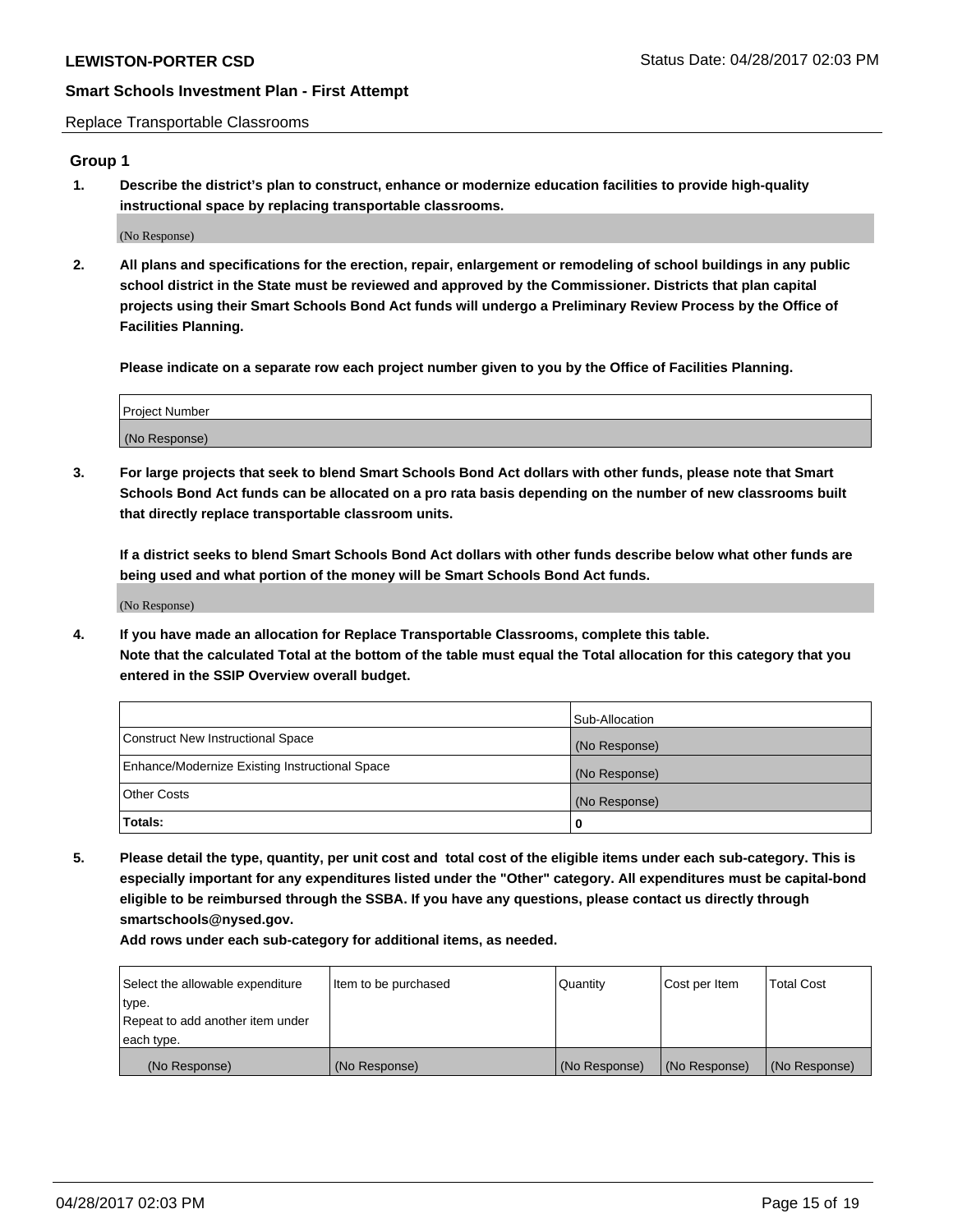#### High-Tech Security Features

Page Last Modified: 04/12/2017

## **Group 1**

**1. Describe how you intend to use Smart Schools Bond Act funds to install high-tech security features in school buildings and on school campuses.**

The district intends to replace pre-existing analog security equipment with new high-tech digital cameras in all the buildings across the district. The district also plans on purchasing new servers to replace the old analog DVR systems that ran on the old analog network. The new cameras will provide more coverage across the as many of the new cameras rotate 270 degrees.

**2. All plans and specifications for the erection, repair, enlargement or remodeling of school buildings in any public school district in the State must be reviewed and approved by the Commissioner. Districts that plan capital projects using their Smart Schools Bond Act funds will undergo a Preliminary Review Process by the Office of Facilities Planning.** 

**Please indicate on a separate row each project number given to you by the Office of Facilities Planning.**

| Project Number        |  |
|-----------------------|--|
| 40-03-01-06-7-999-BA1 |  |

#### **3. Was your project deemed eligible for streamlined Review?**

- Yes
- $\square$  No
- **3a. Districts with streamlined projects must certify that they have reviewed all installations with their licensed architect or engineer of record, and provide that person's name and license number. The licensed professional must review the products and proposed method of installation prior to implementation and review the work during and after completion in order to affirm that the work was code-compliant, if requested.**

By checking this box, you certify that the district has reviewed all installations with a licensed architect or engineer of record.

**4. Include the name and license number of the architect or engineer of record.**

| Name            | License Number |
|-----------------|----------------|
| Joseph Marzello | 95141          |

**5. If you have made an allocation for High-Tech Security Features, complete this table. Note that the calculated Total at the bottom of the table must equal the Total allocation for this category that you entered in the SSIP Overview overall budget.**

|                                                      | Sub-Allocation |
|------------------------------------------------------|----------------|
| Capital-Intensive Security Project (Standard Review) | (No Response)  |
| Electronic Security System                           | 538,555        |
| <b>Entry Control System</b>                          | (No Response)  |
| Approved Door Hardening Project                      | (No Response)  |
| <b>Other Costs</b>                                   | (No Response)  |
| Totals:                                              | 538,555        |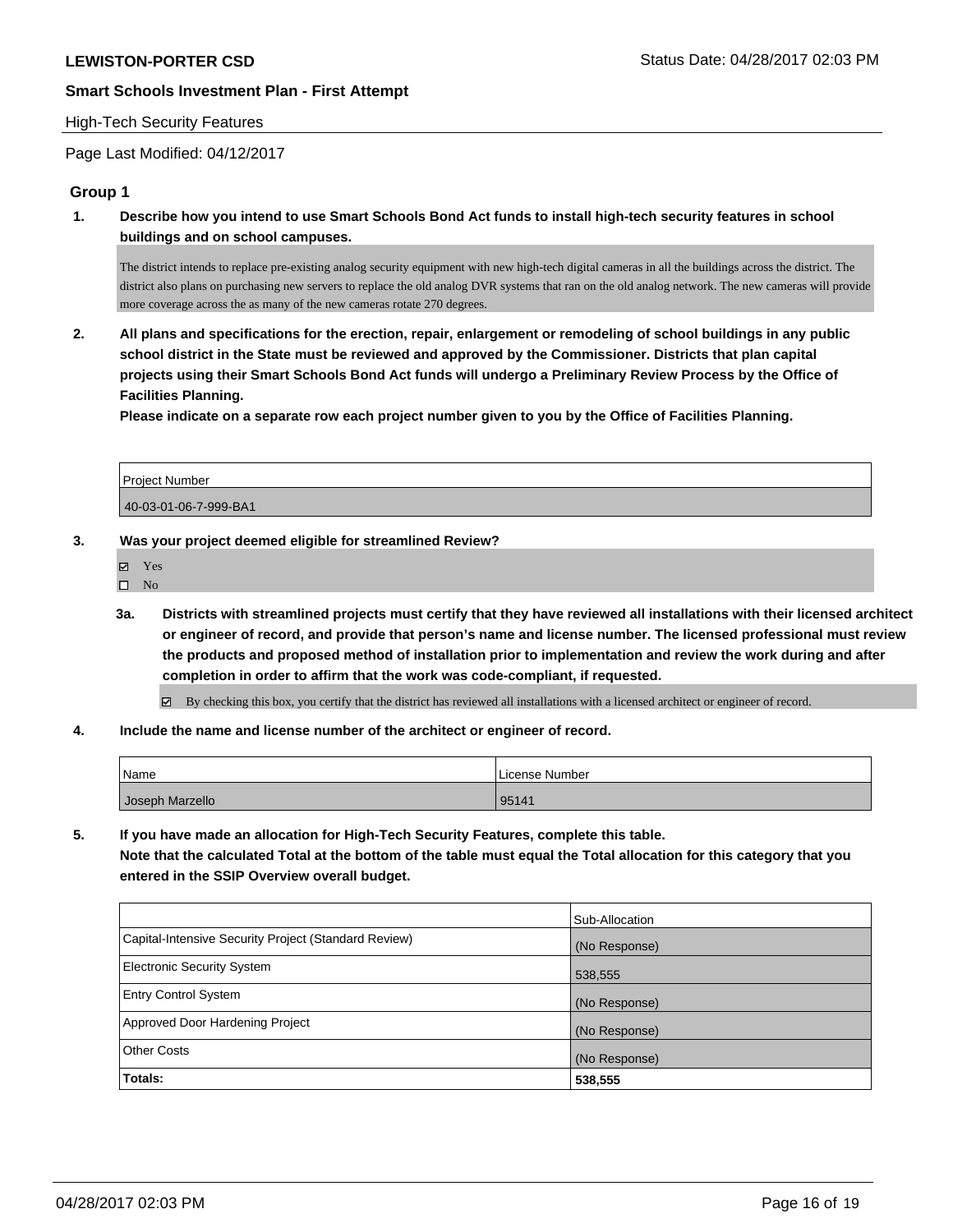## High-Tech Security Features

Page Last Modified: 04/12/2017

**6. Please detail the type, quantity, per unit cost and total cost of the eligible items under each sub-category. This is especially important for any expenditures listed under the "Other" category. All expenditures must be capital-bond eligible to be reimbursed through the SSBA. If you have any questions, please contact us directly through smartschools@nysed.gov.**

| Select the allowable expenditure<br>type.<br>Repeat to add another item under<br>each type. | Item to be purchased                    | Quantity       | Cost per Item | <b>Total Cost</b> |
|---------------------------------------------------------------------------------------------|-----------------------------------------|----------------|---------------|-------------------|
| <b>Electronic Security System</b>                                                           | Video Cameras Indoor Surface            | 46             | 585           | 26,870            |
| <b>Electronic Security System</b>                                                           | <b>POE MDome Cameras</b>                | 6              | 1,079         | 6,475             |
| <b>Electronic Security System</b>                                                           | POE MDome Cameras 30IPS                 | 22             | 944           | 20,770            |
| <b>Electronic Security System</b>                                                           | POE24V 5MP Camera                       | $\overline{2}$ | 1,468         | 2,937             |
| <b>Electronic Security System</b>                                                           | POE 24V MDome 12IPS                     | $\overline{7}$ | 802           | 5,613             |
| <b>Electronic Security System</b>                                                           | 12MP 180 Envrmntl Camera                | 17             | 1,665         | 28,290            |
| <b>Electronic Security System</b>                                                           | IMMNMD 1M2MP 180 Indoor                 | $\overline{7}$ | 1,530         | 10,705            |
| <b>Electronic Security System</b>                                                           | <b>IWMHMT 12MP 270 Envrmntl Camera</b>  | 41             | 1,665         | 68,230            |
| <b>Electronic Security System</b>                                                           | IMMINMD 1M2MP 270 Indoor                | 30             | 1,530         | 45,875            |
| <b>Electronic Security System</b>                                                           | <b>Mounts Vandal Resistant</b>          | 55             | 41            | 2,230             |
| <b>Electronic Security System</b>                                                           | <b>Outdoor Mounts</b>                   | 41             | 90            | 3,655             |
| <b>Electronic Security System</b>                                                           | <b>Wireless Ethernet Connection Kit</b> | $\overline{2}$ | 900           | 1,800             |
| <b>Electronic Security System</b>                                                           | <b>DS Camera License Fee</b>            | 90             | 106           | 9,560             |
| <b>Electronic Security System</b>                                                           | Labor for installation                  | $\mathbf 1$    | 195,250       | 195,250           |
| <b>Electronic Security System</b>                                                           | DS Server2 W/Raid 20TB Storage          | 5              | 9,437         | 47,190            |
|                                                                                             |                                         |                |               |                   |
| <b>Electronic Security System</b>                                                           | DS Server 2 W/Raid 24TB Storage         | 6              | 10,517        | 63,105            |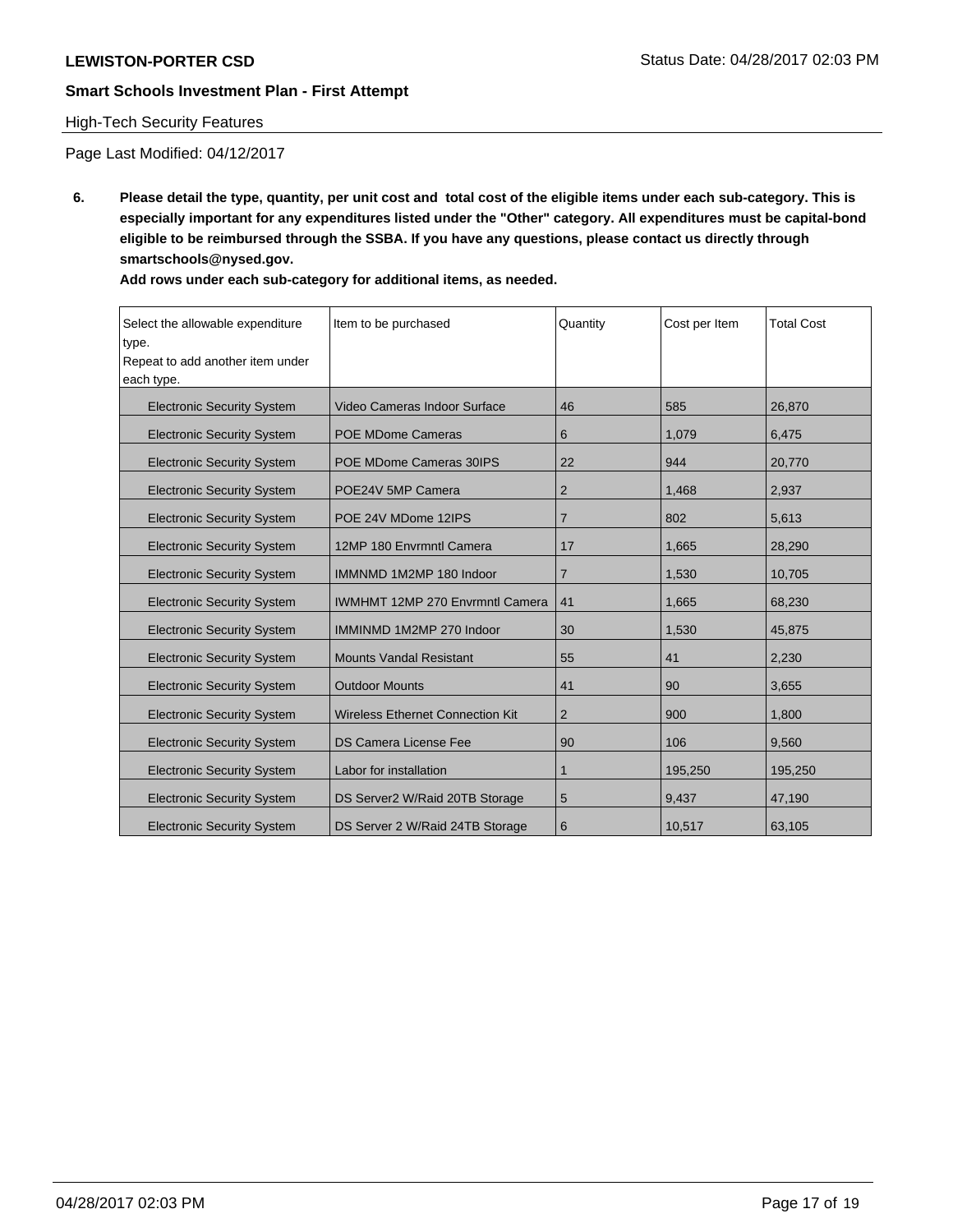Report